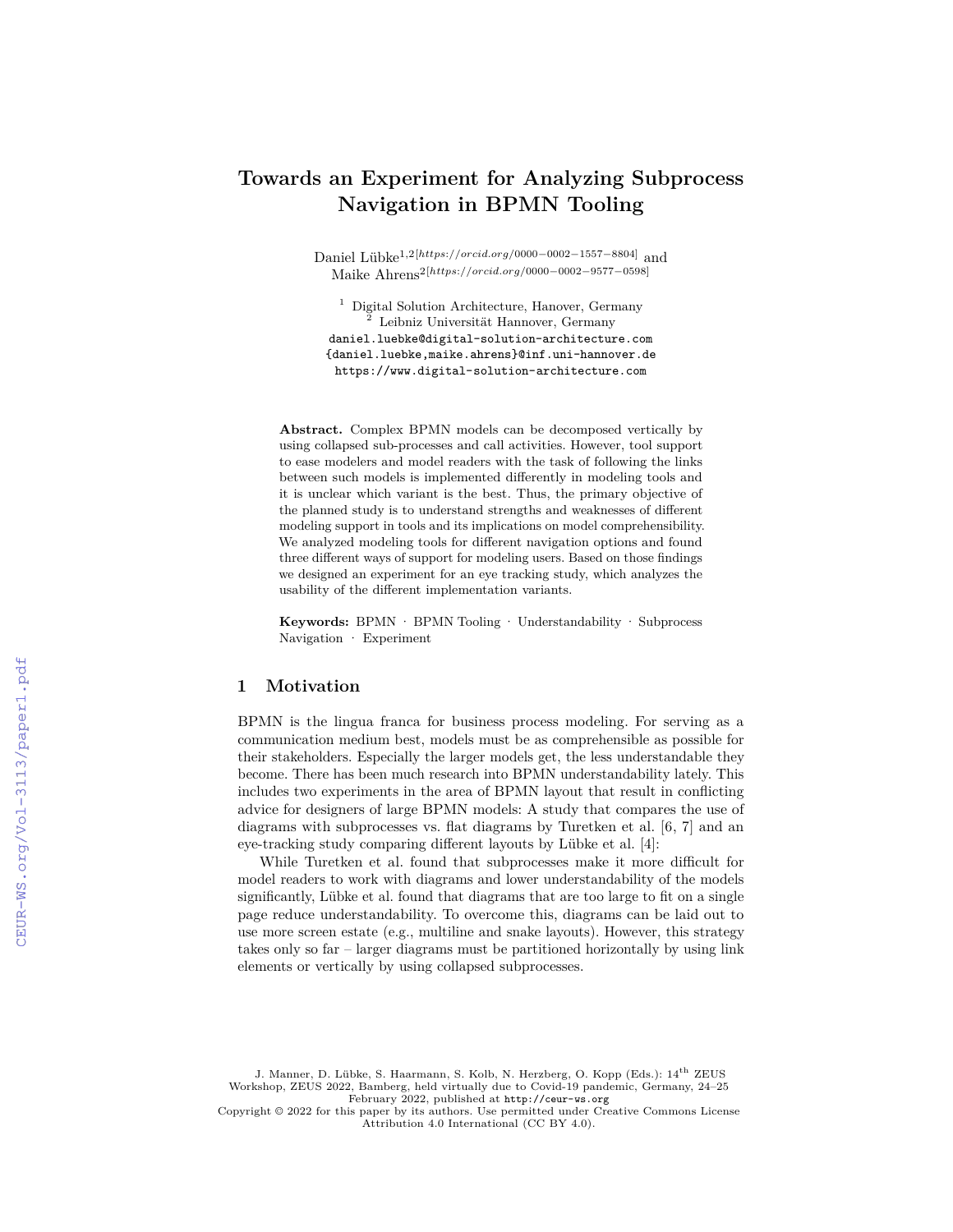#### 2 Daniel Lübke and Maike Ahrens

Thus, the question arises how to structure large diagrams and which existing modeling and layout options come with the least penalties. Before this question can be answered, it needs to be established how to navigate subprocesses in BPMN most efficiently. While Turetken et al. used both paper and on-screen diagrams, we focus on screen-reading because – especially with executable BPMN models – modeling is done in a modeling tool and not on paper.

While there have been studies into BPMN tooling, e.g., regarding their standards compliance [3], and into the comprehensibility of BPMN models in general (e.g., with modular process models [1, 8]), to the best of our knowledge the question of usability of subprocess navigation has not been researched yet. As such, we have analyzed different tools regarding navigation options offered to modelers for navigating process hierarchies with collapsed subprocesses. Based on the identified options we propose an eye-tracking experiment to better understand the impact of the different navigation options offered by modeling tools on BPMN understandability.

# **2 Experimental Design**

The goal of our proposed experiment, according to the GQM (Goal-Question-Metric) approach as adopted by Nick & Tautz for research [5], will be:

For the purpose of *understanding the effect of different modeling tooling* with regard to the quality aspect of *understandability* of the object of *a large BPMN diagram decomposed with collapsed subprocesses* from the viewpoint of *a reader of that model*.

Prior to designing the expeirment we analyzed existing modeling tools for their implementation of navigating collapsed subprocesses. We could identify three navigation strategies, which we will use as different treatments in our experiment as shown in Fig. 1:



**Fig. 1.** Different Tool Implementation Choices: a) No linking of Subprocess, b) Link for Opening the Subprocess in a new Tab, and c) Bread Crumb Navigation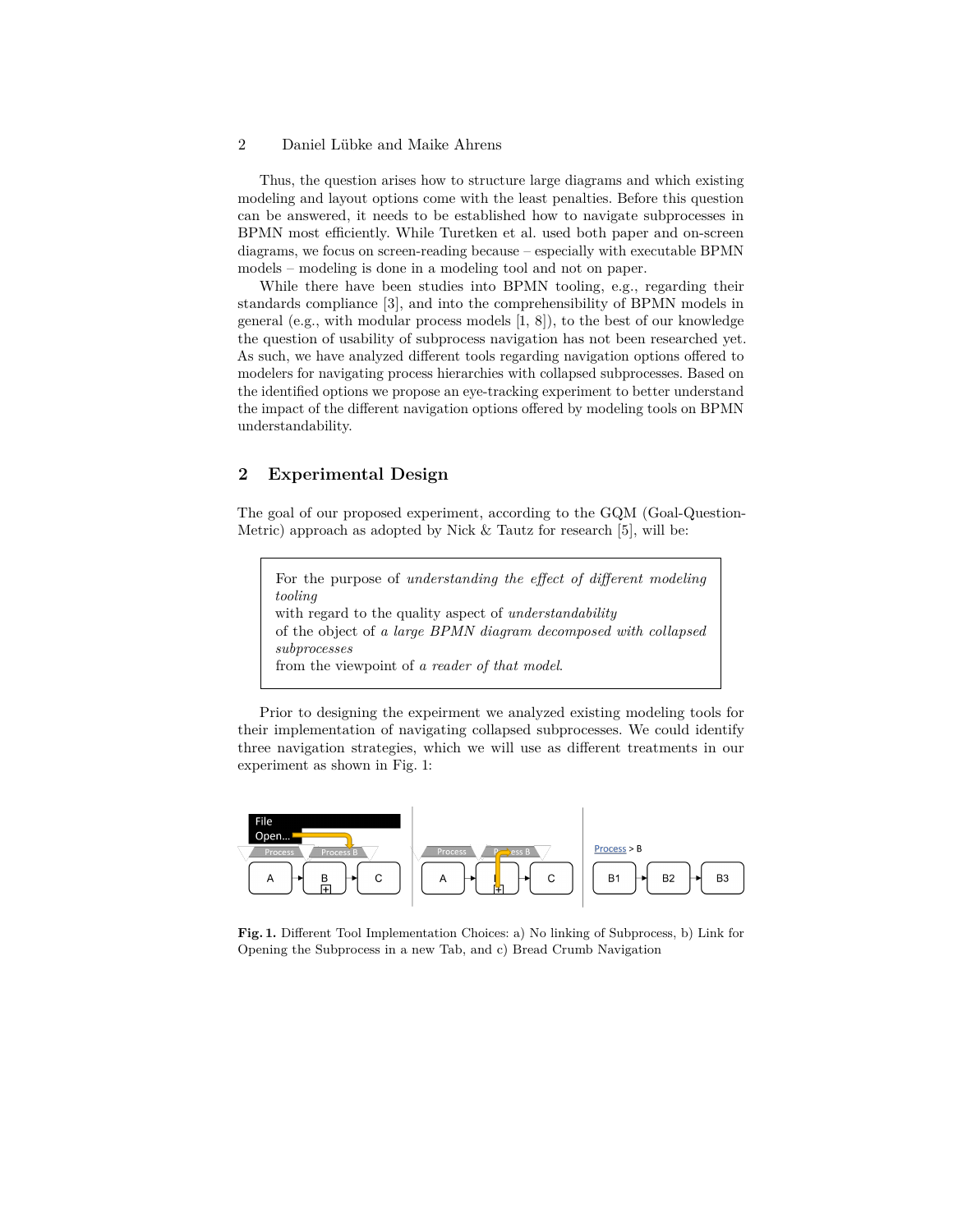- **No Support (A):** Users need to open a new model in a new tab, which requires them to know which model to open, where it is saved etc. We found this, for example, in Camunda Modeler and Enterprise Architect.
- **Subprocess Symbol Link (B):** Users can link and jump to a subprocess model by clicking on the  $(+)$  icon in the collapsed subprocess. The new process is then opened in a new tab. We found this in Signavio Academic Edition.
- **Breadcrumb Navigation**  $(C)$ **:** Users can also click on the  $(+)$  icon but the opened model is shown in the same editor window. On top of the window a path is shown where the user is currently located. We found this in ActiveVOS Designer and in BPMN.io's development preview.

We decompose the overall research goal based on the identified navigation methods in modeling tools into the following research questions:

- **– RQ1:** How do different tool support implementations influence speed of the users to navigate subprocess hierarchies?
- **– RQ2:** How do different tool support implementations influence efficiency of the users to navigate subprocess hierarchies?
- **– RQ2:** How do different tool support implementations influence cognitive load of the users to navigate subprocess hierarchies?

### **3 Planned Execution & Analysis**

Our experiment will compare the three identified tool implementations of subprocess navigation. This is the only independent variable. To eliminate any other influencing factor, we will not use different existing tools in our experiment but will implement BPMN viewers each supporting one of the three navigation methods only.

As a process model we use a large process model of the industrial project Terravis, which is a Swiss large-scale process integration platform for end-to-end integration of land register processes [2]. The main process model is refined via several layers comprising 33 processes in the hierarchy.

We want to recruit both students and professional software developers  $\&$ process designers. Students are recruited in our lectures. For recruiting professionals we want to offer a one-day training in specialized BPMN topics, e.g., testing, understandability of models etc., in exchange for the participation in the experiment.

Each participant will be randomly assigned to one of three groups: one group for each tool implementation option. As part of the experiment each participant is asked to answer four questions regarding the business process model: Two questions can be answered by looking at a single BPMN diagram within the hierarchy while two other questions can only be answered with information contained in different parts of the process hierarchy. By recording the participant behavior with eye tracking, we can also determine differences in terms of visual effort and "gaze on target"ratios in addition to comprehensibility.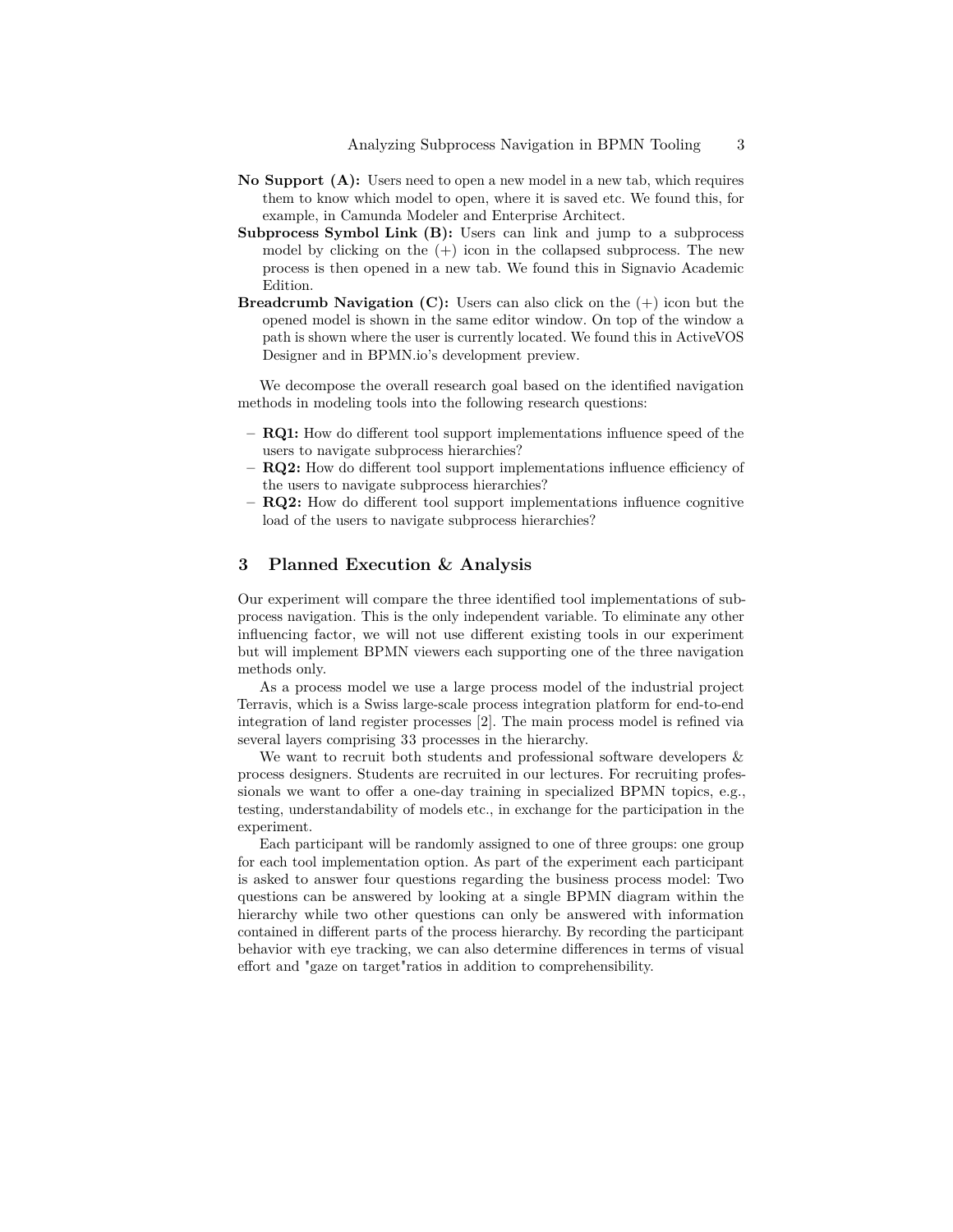#### 4 Daniel Lübke and Maike Ahrens

We want to measure and evaluate the following metrics for each experiment group, which serve as the dependent variables:

- **–** Speed: Time to Answer Questions, Time for Navigating the Process Hierarchy, Number of Clicks used to navigate the process hierarchy
- **–** Efficiency: Questions Correctly Answered, Questions Incorrectly Answered, Task Efficiency (Correct Answers in Time), Number of Correct Navigations in Process Hierarchy, Number of Incorrect Navigations in Process Hierarchy
- **–** Cognitive Load: Average Fixation Duration, Number of Fixations, Dwell Time on BPMN Elements relevant to Question, Dwell Time on BPMN Elements irrelevant to Question, Pupil Diameter Size

These metrics will be tested for significant differences in means between the different implementation options. Because there are three levels for the independent variable, ANOVA will be used for testing differences in means of dependent variables.

For achieving the envisioned power of 0.8 for hypothesis testing, we require 3 groups of 37 participants each, to detect a difference in means with an effect size of 0.3 and, a significance level of 5%.

## **4 Conclusions & Outlook**

Within this paper we have outlined an experiment for analyzing different tool implementation options in BPMN tools to support users navigating process hierarchies. The next steps will be to set up the experiment, which includes develop modeling tools to be used in the experiment, recruit participants, and develop the questions to be asked in the experiment). When the COVID pandemic permits we will start recruiting both students in on-site lectures and reach out to software development companies for recruitment of professionals. If you are interested in participating in this experiment please contact us.